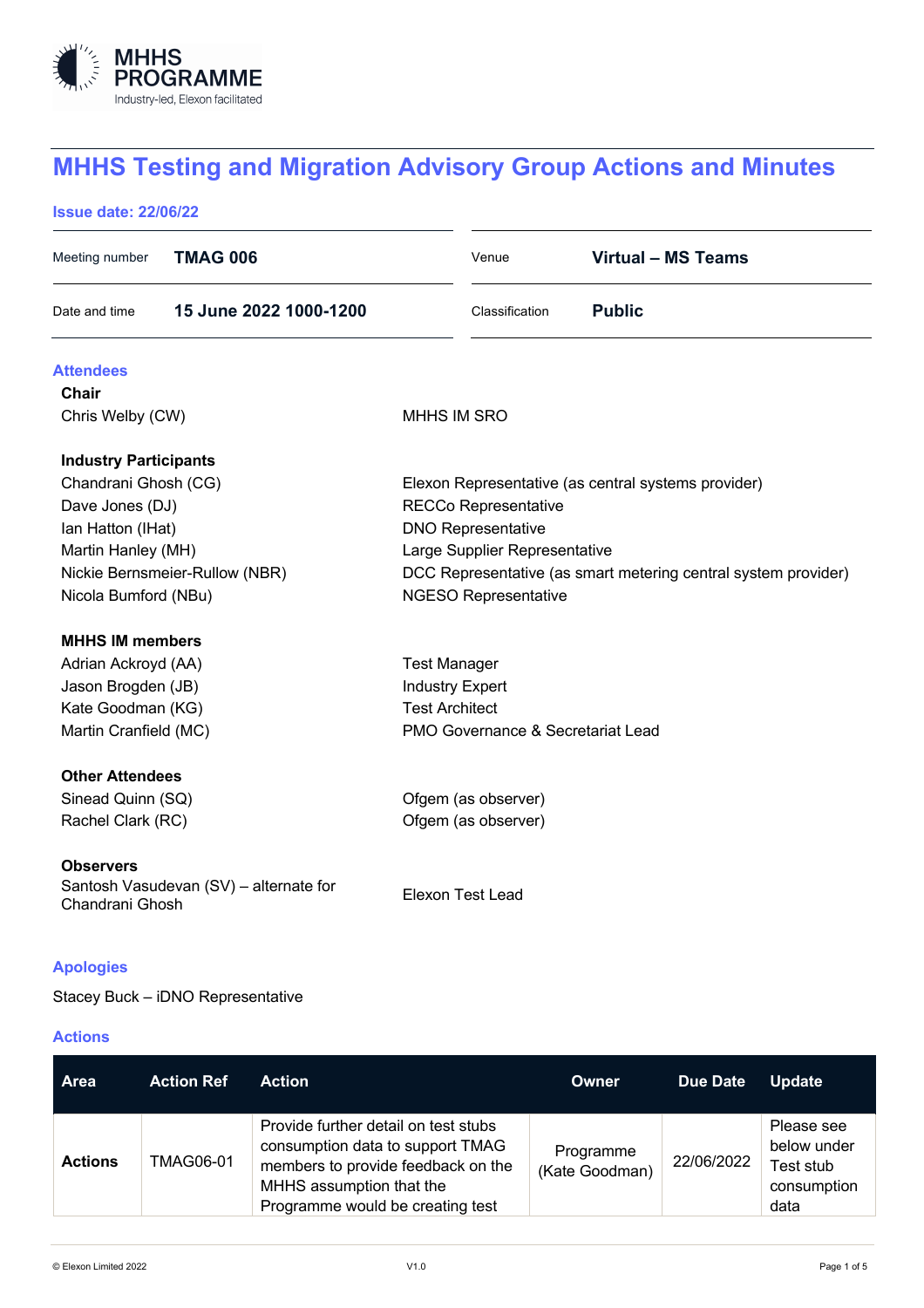|                          |                  | data to inject into Programme<br>Participant systems and not vice<br>versa                                 |                                               |            | discussion<br>Item                                 |
|--------------------------|------------------|------------------------------------------------------------------------------------------------------------|-----------------------------------------------|------------|----------------------------------------------------|
| Data<br>quality          | <b>TMAG06-02</b> | Share DWG and MWG Headline<br>Reports with TMAG members                                                    | Programme<br>(PMO)                            | 16/06/2022 | Attached with<br><b>TMAG</b><br>Headline<br>Report |
|                          | TMAG06-03        | Provide further feedback to the<br>Programme on any Unmetered Data<br>Services data quality issues         | <b>DNO</b><br>Respresentative<br>(lan Hatton) | 06/07/2022 |                                                    |
| <b>MWG</b><br>update     | <b>TMAG06-04</b> | Share the Test Data Strategy with<br><b>TMAG</b> members                                                   | Programme<br>(PMO)                            | 16/06/2022 | Attached with<br><b>TMAG</b><br>Headline<br>report |
|                          | <b>TMAG06-05</b> | Meet to discuss testing scope (e.g.<br>MPXNs) and bring up to speed on<br>progress of TMAG                 | Kate Goodman,<br>Nicola Bumford               | 06/07/2022 |                                                    |
| Working<br>group<br>plan | <b>TMAG06-06</b> | Develop a schedule of deliverables<br>per TMAG working group, outlining<br>the dependencies between groups | Programme<br>(Kate Goodman)                   | 06/07/2022 |                                                    |
|                          | <b>TMAG06-07</b> | Share MHHS governance and<br>working group structure                                                       | Programme<br>(PMO)                            | 16/06/2022 | Attached with<br><b>TMAG</b><br>Headline<br>report |

## **RAID Items**

| RAID area   | <b>Description</b> |
|-------------|--------------------|
| None raised |                    |

#### **Minutes**

#### **1. Welcome**

CW welcomed all to the TMAG 006 including three new attendees – RECCo Representative, NGESO Representative and Elexon Representative.

## **2. Minutes and Actions**

#### The minutes from 15 May 2022 were **APPROVED**.

CW ran through the actions as per the slides. KG invited discussion on action TMAG05-01 (to validate the Programme's assumption that Programme Participants have a way of injecting the Programme's generated data into their systems). This was related to a test stub that would create consumption data for each market segment e.g. Unmetered, Smart, Advanced. The Programme will create the data, but not the tools to inject data into systems and services. This action was to validate that TMAG members would be able to inject test consumption data created by the Programme into Programme Party systems and services for testing. This is not referring to any data cut from Programme Participants to be used for testing.

IHat queried what type of data was being discussed and if this data would go via the Data Integration Platform (DIP). KG clarified that this was consumption data generated for use in data services. CG queried if information would be provided on how stubs would be provided to match different scenarios. KG clarified that the tool would be configurable to match Programme Participant requirements and that it would not be used for single tests but for generating bulk data. SV queried if this was for data migration and what would happen later in the Programme, as their understanding was data used in the Programme would be single use. KG clarified it would be about creating realistic but manufactured data (not live data) for MPANs with certain Meter Technical Details. This action was about validating how Programme Participants would inject generated consumption data into Programme Participants' services. CW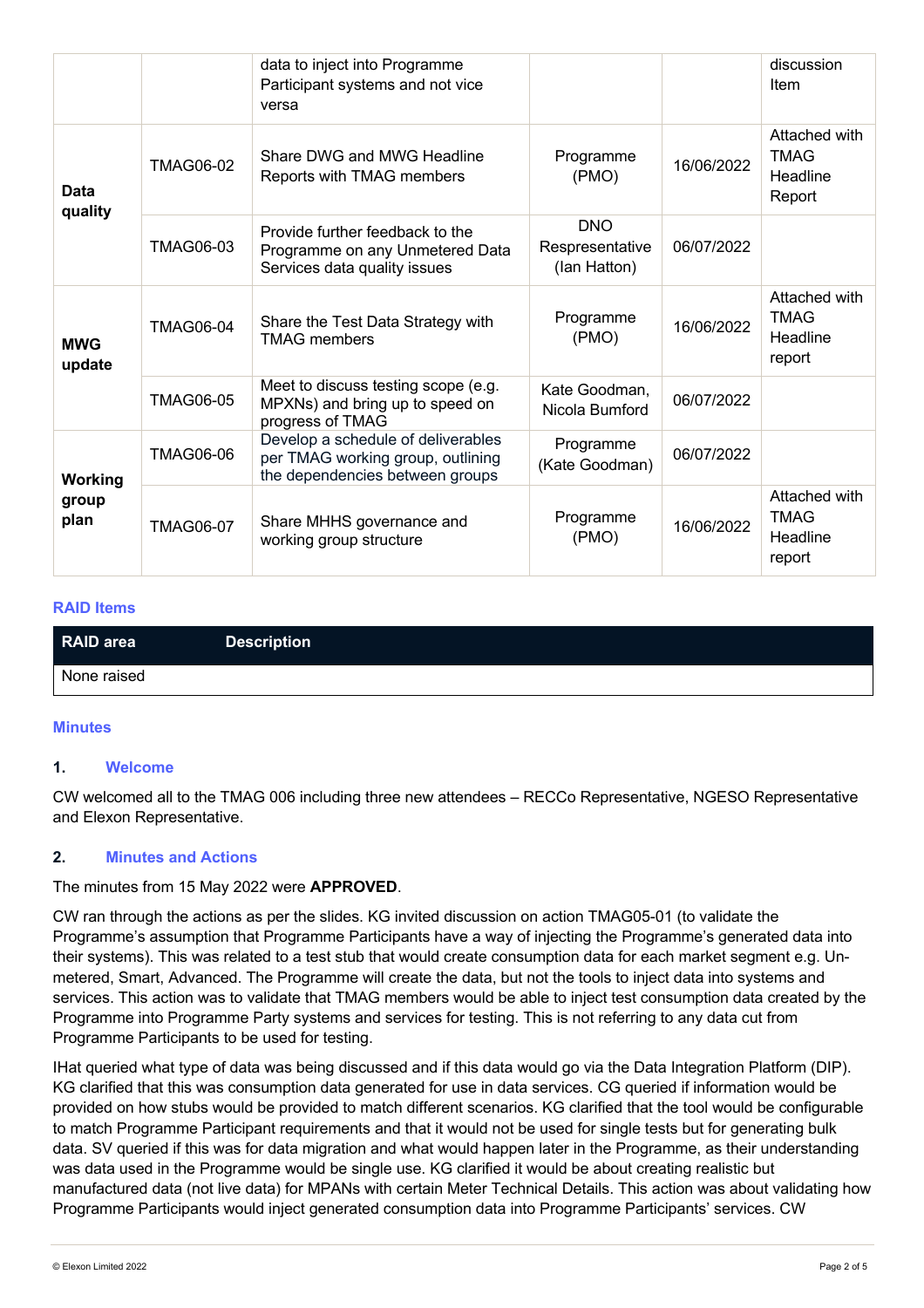proposed bringing this to the next month's TMAG for full discussion as it is an important assumption. KG noted she would add some further detail describing this to support TMAG member feedback, for TMAG members to provide feedback ahead of the meeting. JB added this was about consistency and doing data generation once.



*Content added in response to action TMAG 06-01 below: The above diagram shows a view of the overall architecture with the flows of consumption data only (shown in red). The blue ellipses show where the data we intend to generate can be used – which components it can be injected into. We will produce the data only and output it in some simple form (for example as a csv file with a specified, agreed format) such that it can be picked up and translated as appropriate and injected into the relevant system component. We will not provide translation or any test stub to inject it in the appropriate place. We should like to verify the assumption that participants will be able to use such data by providing translation/injection themselves.*

**ACTION TMAG06-01 – Programme to provide further detail on test stubs consumption data to support TMAG members to provide feedback on the MHHS assumption that the Programme would be creating test data to inject into Programme Participant systems and not vice versa**

# **3. Governance Group Updates**

CW introduced the item and invited questions, noting the slides as read. MC highlighted that the meeting headline reports for the Programme Steering Group (PSG) and Design Advisory Group (DAG) were now available if members wanted to see the outcomes of these meetings.

## **4. Data Quality**

AA introduced the item as per the slides, noting data is key to the Programme and therefore the Programme is looking for input from TMAG members on the quality of data (e.g. known data issues out there that may impact the Programme). Some items have been raised through the Migration Working Group (MWG), for example issues related to Domestic Premises Indicator and Metered Indicator (highlighted as an issue from the Switching Programme) and Import/Export MPAN (highlighted in DWG), and considerations on how data models would be surfaced. Further questions were raised in MWG on migration and COS scenarios. These questions are being built into the migration approach. AA summarised the ask of TMAG for any further issues related to data quality, referencing the questions as per the slides.

IHat noted there was currently no direct link between Meter Serial Numbers and Smart IDs (GUIDs). The meter serial number link to MPAN was good, and there were some issues with Smart ID to MPAN e.g. multiple MPANs linked to a smart ID and vice versa, but processes exist to correct the data. IHat also had feedback from constituents on the dates for data cleansing (February 2023). St Clements had fed back that this was too early, with stage zero Change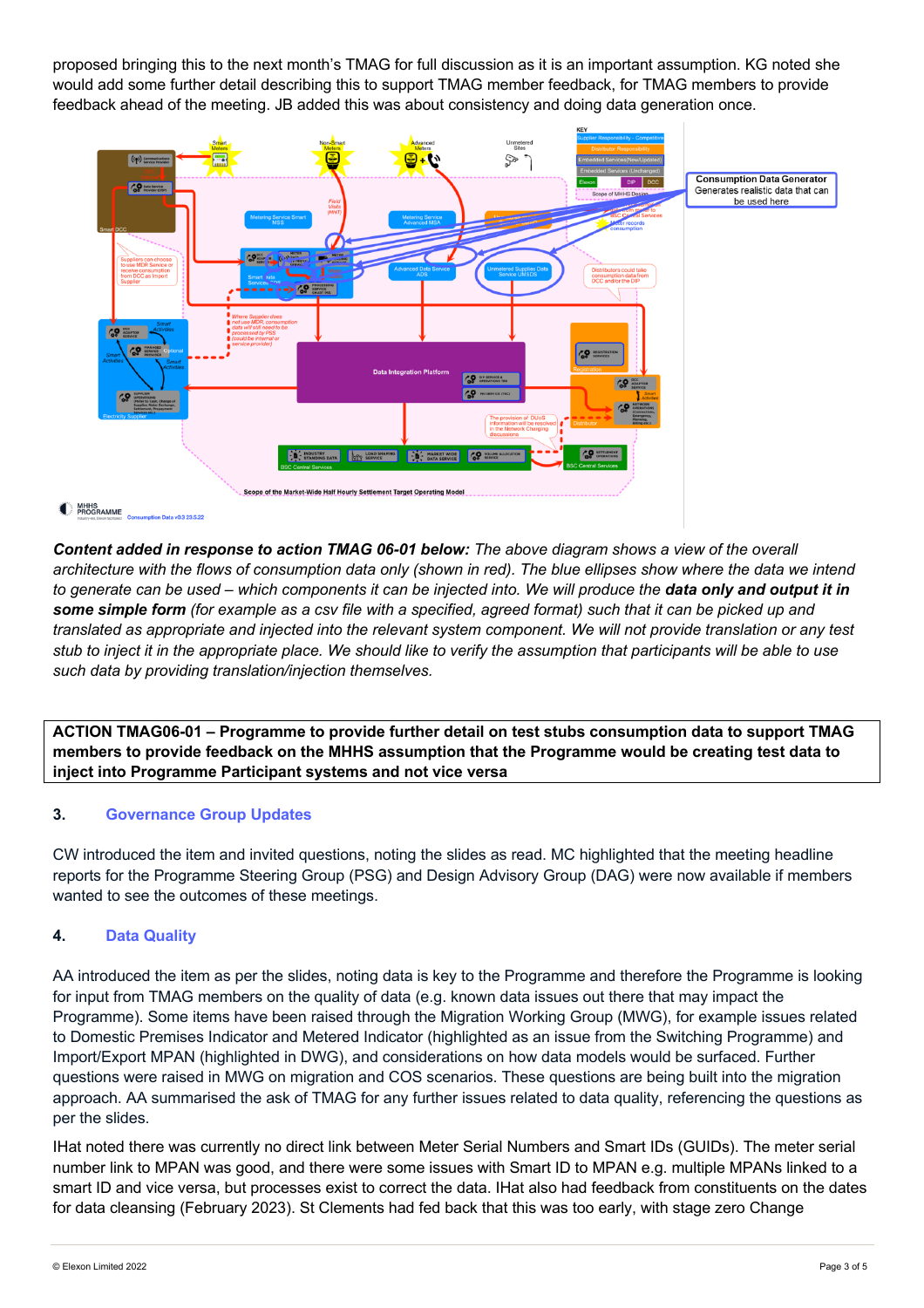Requests not yet approved. St Clements believed June 2023 would be more realistic. JB responded that February 2023 was highlighted by the CCDG as per their recommendation that resulted in change proposal 1558 where February 2023 would be the trigger for data cleansing activities. DWG had discussed this, with this as a dependency input into the Programme plan. JB noted that the Programme have been referred to the expert at St Clements to discuss this further.

MH highlighted an issue in DWG that Programme Participants would be staffing testing on data that had not yet been cleansed. JB, AA and KG agreed this was an important issue to consider. AA noted the scope of this needs to be understood to know how to address the data cleanse. KG added that lessons that can be learned from work on elective half-hourly as per an action from the last DWG. JB added that key data items to map were well known for data migration. KG added that the DWG headline report can be shared with the minutes which contains some discussion on this.

NBR queried if MPANs should include MPxNs. JB clarified MHHS scope was electricity only and so only included MPANs.

CW invited final questions. None received. CW invited TMAG members to flag any data quality issues identified to the Programme as-and-when, as any data that needs cleansing needs to be addressed ahead of time. JB noted issues related to Unmetered Data Services were particularly important to highlight to the Programme. This is primarily for DNOs and iDNOs. IHat responded they were looking into this.

## **ACTION TMAG06-02 – Programme to share DWG and MWG Headline Reports with TMAG members**

**ACTION TMAG06-03 – DNO representative to provide further feedback to the Programme on any Unmetered Data Services data quality issues**

# **5. Migration Working Group (MWG) update**

KG introduced the item as per the slides, providing an overview of discussion at last week's MWG. The Programme now had a full list of ways (principles) migration could be managed. The Programme now planned to score to determine the best approach to migration. KG provided some examples as per the content of the MWG meeting headline report on how some principles and outcomes discussed in the meeting have been amended (such as those related to realisation of benefits or migration-specific costs). KG noted the outcomes of the scoring activity were important for the re-plan. Feedback from the MWG was currently being scored by the Programme with an extraordinary MWG scheduled to discuss the outputs of the analysis.

RC highlighted the importance of the outcome on the 'minimisation of consumer detriment during migration'. This was a significant consumer issue for Ofgem. KG confirmed this was high on the Programme's priorities and had not been referenced so far as it had not been updated through the recent MWG. KG ran through the outcomes on the slides with amendments as discussed in MWG (please see MWG headline report). KG noted some outcomes were more important than others and the outcomes would be weighted at the next MWG meeting. CW queried the number of attendees to MWG. KG responded the MWG is very well attended with 36 participants at the last MWG. CW noted that migration was an important area and so the Programme will continue to bring updates to the TMAG.

NBu queried how far the Programme was away from data sets that need migrating. KG clarified that the MWG is looking at the overall migration approach (e.g. phasing of participants, minimum number at the beginning etc.) and that the data that needs to be migrated will be derived from the data model produced by the design workstream. NBu queried if this is the same data provided to the DIP. KG clarified that test data is being debated by the DWG. NBu queried how the data will be distinguished between gas and electricity data. KG responded that some of this was detailed in the test data strategy which can be shared but reiterated that there is no gas data required for MHHS. The strategy defines at a domain level who the Programme are expected to provide data to. NBu responded that some smart systems are referenced by MPxN. KG suggested a separate conversation to discuss.

## **ACTION TMAG06-04 – Programme to share the Test Data Strategy with TMAG members**

**ACTION TMAM06-05 – Kate Goodman and Nicola Bumford to meet to discuss testing scope (e.g. MPXNs) and bring up to speed on progress of TMAG**

## **6. Qualification Working Group (QWG) mobilisation**

KG introduced the item as per the slides. KG noted that there are important questions on qualification to answer such as how qualification testing will work and on how Programme Participants will be expected to qualify. These questions will require a lot of interaction with the PAB as PAB are responsible for running qualification. The intention is to start the